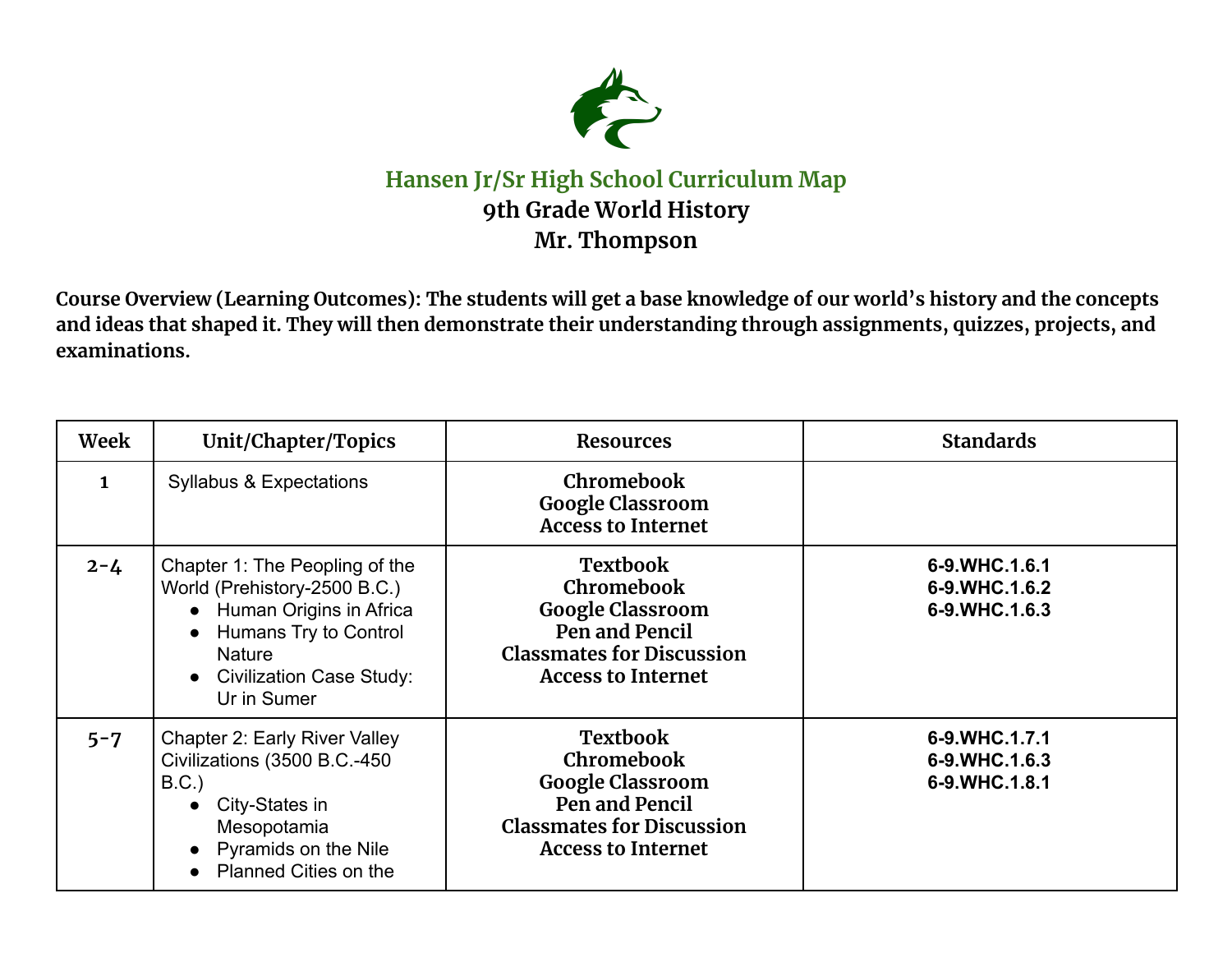|           | Indus<br>River Dynasties in China                                                                                                                                                                                                                                 |                                                                                                                                             |                                                                  |
|-----------|-------------------------------------------------------------------------------------------------------------------------------------------------------------------------------------------------------------------------------------------------------------------|---------------------------------------------------------------------------------------------------------------------------------------------|------------------------------------------------------------------|
| $7 - 10$  | Chapter 3: People and Ideas on<br>the Move (3500 B.C.-259 B.C.)<br>Indo-European Migrations<br>$\bullet$<br>Roots of Hinduism and<br><b>Buddhism</b><br><b>Seafaring Traders Extend</b><br><b>Boundaries</b><br>The Origins of Judaism                            | <b>Textbook</b><br>Chromebook<br><b>Google Classroom</b><br>Pen and Pencil<br><b>Classmates for Discussion</b><br><b>Access to Internet</b> | 6-9.WHC.1.7.2<br>6-9.WHC.1.8.1<br>6-9.WHC.1.9.1<br>6-9.WHC.1.9.4 |
| $11 - 13$ | Chapter 4: The First Age of<br>Empires (1570 B.C. - 200 B.C.)<br>The Empires of Egypt<br>$\bullet$<br>and Nubia Collide<br>Assyria Dominates the<br>$\bullet$<br><b>Fertile Crescent</b><br>An Empire Unifies<br>China                                            | <b>Textbook</b><br>Chromebook<br><b>Google Classroom</b><br>Pen and Pencil<br><b>Classmates for Discussion</b><br><b>Access to Internet</b> | 6-9.WHC.2.3.1<br>6-9.WHC.2.3.3<br>6-9.WHC.3.2.3                  |
| $14 - 16$ | <b>Chapter 5: Classical Greece</b><br>$(200 B.C.-300 B.C.)$<br>• Cultures of the<br>Mountains and the Sea<br><b>Warring City-States</b><br>Democracy and<br>Greece's Golden Age<br>Alexander the Empire<br><b>Builder</b><br>The Spread of<br>Hellenistic Culture | <b>Textbook</b><br>Chromebook<br><b>Google Classroom</b><br>Pen and Pencil<br><b>Classmates for Discussion</b><br><b>Access to Internet</b> | 6-9.WHC.1.9.2<br>6-9.WHC.1.9.1<br>6-9.WHC.3.2.4                  |
| $17 - 19$ | Chapter 6: Ancient Rome and<br>Early Christianity (500                                                                                                                                                                                                            | <b>Textbook</b><br><b>Chromebook</b>                                                                                                        | 6-9.WHC.1.9.3<br>6-9.WHC.1.9.4                                   |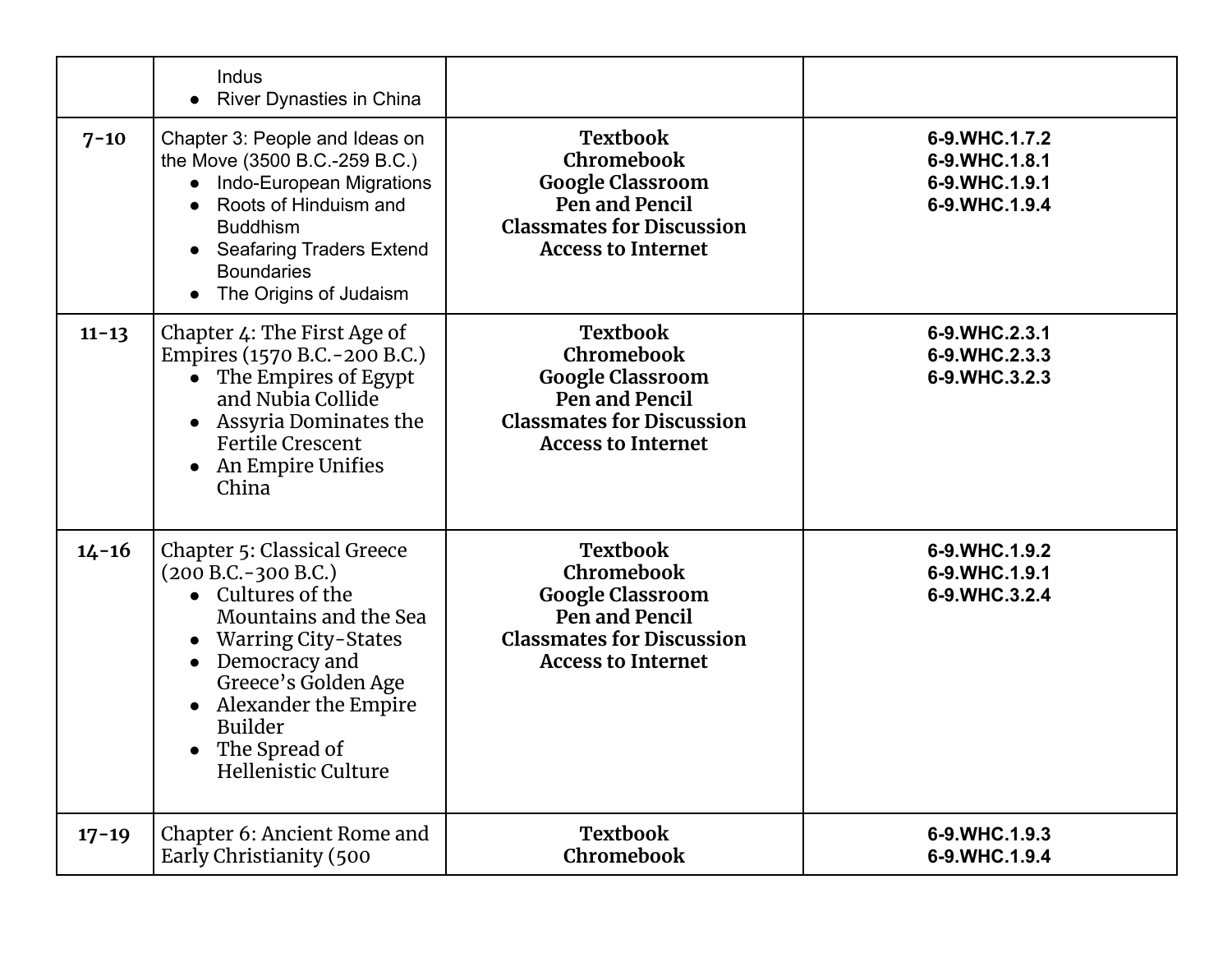|           | $B.C.-500 A.D.)$<br>The Romans Create a<br>$\bullet$<br>Republic<br>The Roman Empire<br><b>Brings Change</b><br>The Rise of Christianity<br>The Decline of the<br>$\bullet$<br>Roman Empire<br>Rome and the Roots of<br><b>Western Civilization</b> | <b>Google Classroom</b><br>Pen and Pencil<br><b>Classmates for Discussion</b><br><b>Access to Internet</b>                                  |                                                                  |
|-----------|-----------------------------------------------------------------------------------------------------------------------------------------------------------------------------------------------------------------------------------------------------|---------------------------------------------------------------------------------------------------------------------------------------------|------------------------------------------------------------------|
| $20 - 22$ | Chapter 7: India and China<br>Establish Empires (300<br>$B.C.-550 A.D.)$<br>First Empires of India<br>Trade Spreads Indian<br>Religions and Culture<br>Han Emperors in China                                                                        | <b>Textbook</b><br>Chromebook<br><b>Google Classroom</b><br>Pen and Pencil<br><b>Classmates for Discussion</b><br><b>Access to Internet</b> | 6-9.WHC.2.3.1<br>6-9.WHC.2.3.3                                   |
| $23 - 26$ | Chapter 8: African<br>Civilizations (1500 B.C.-500<br>A.D.<br>Diverse Societies in<br>$\bullet$<br>Africa<br>The Kingdom of Aksum<br>$\bullet$<br>and East African Trade<br>Patterns of Change:<br>Migration                                        | <b>Textbook</b><br>Chromebook<br><b>Google Classroom</b><br>Pen and Pencil<br><b>Classmates for Discussion</b><br><b>Access to Internet</b> | 6-9.WHC.2.3.1<br>6-9.WHC.2.3.4<br>6-9.WHC.4.4.1<br>6-9.WHC.4.4.3 |
| $27 - 29$ | Chapter 9: The Americas: A<br>Separate World (40,000<br>$B.C.-700 A.D.)$<br>• Hunters and Farmers in<br>the Americas<br>• Early Mesoamerican<br>Civilization                                                                                        | <b>Textbook</b><br>Chromebook<br><b>Google Classroom</b><br>Pen and Pencil<br><b>Classmates for Discussion</b><br><b>Access to Internet</b> | 6-9.WHC.1.9.1<br>6-9.WHC.1.9.4                                   |